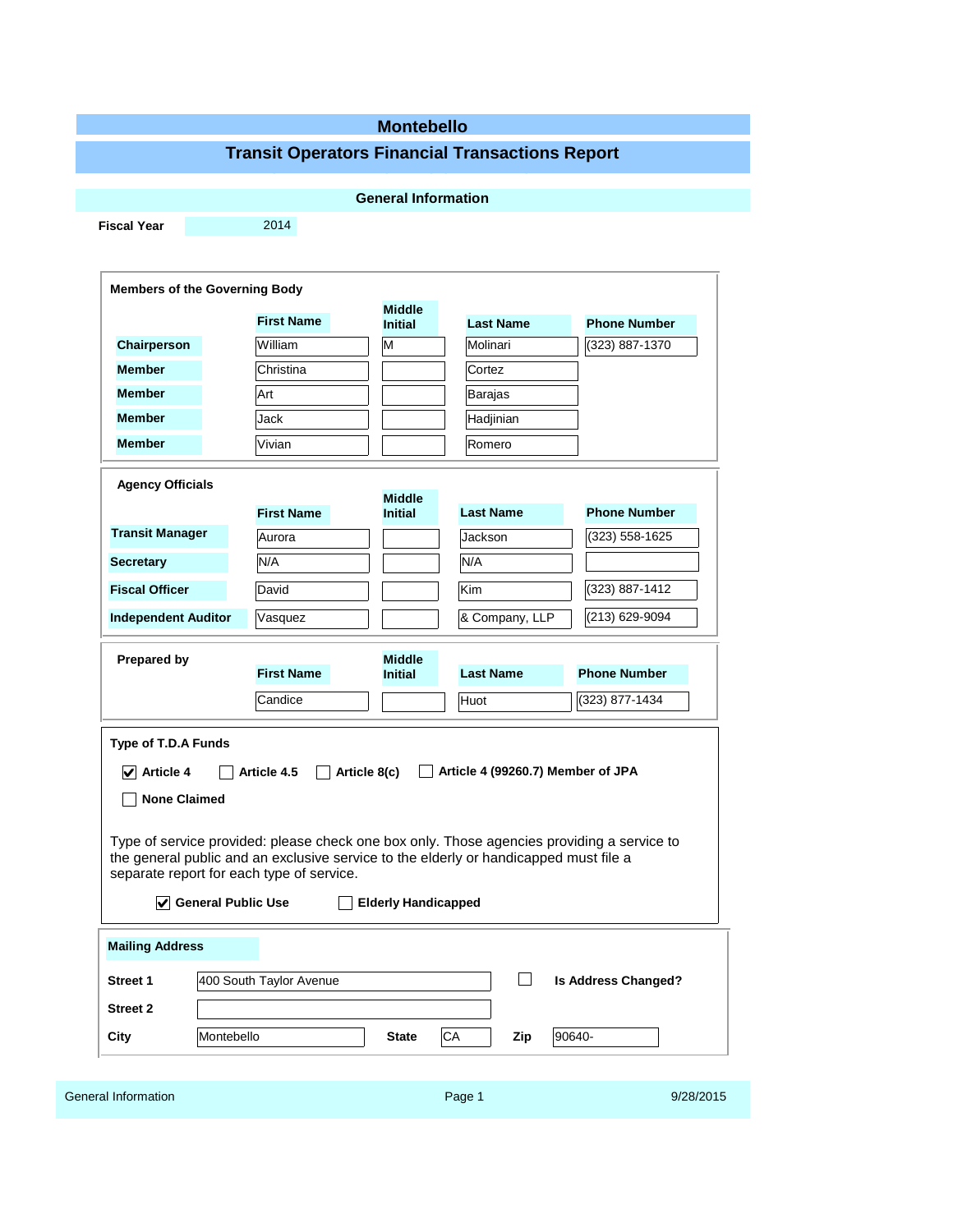#### **Montebello**

### **Transit Operators Financial Transactions Report**

### **Income Statement**

**Operating Revenue**

**Fiscal Year** 2014

|                                                        | <b>Actual</b> | <b>Budget</b> |
|--------------------------------------------------------|---------------|---------------|
| Revenue                                                | 2013-14       | 2014-15       |
| Passenger Fare for Transit Service                     | 5,747,396     | 6,720,375     |
| <b>Special Transit Fares</b>                           |               |               |
| <b>School Bus Service Revenues</b>                     |               |               |
| <b>Freight Tariffs</b>                                 |               |               |
| <b>Charter Service Revenues</b>                        |               |               |
| <b>Auxiliary Transportation Revenues</b>               | 26,621        |               |
| Non-Transportation Revenues (Include Interest Revenue) | 145,671       | 78,500        |

#### **Taxes Levied Directly by Transit System**

Property Tax Revenue (Special Districts Only)

Sales Tax Revenue (Special Districts Only)

General Operating Assistance

Local Transportation Fund *(LTF : SB 325 TDA 1/4 Cent Sales Tax)*

Local Sales Tax (Contributed From Another Agency)

Local Special Fare Assistance

| <b>State Cash Grants and Reimbursements</b> |  |
|---------------------------------------------|--|
|---------------------------------------------|--|

Homeowner's Property Tax Relief (Special Districts Only)

State Article XIX Guideway Funds

T.P. and D. Guideway Funds

State Transit Assistance Funds (STA: SB 620)

Other State Cash Grants

| 6,756,180        | 8,036,296    |
|------------------|--------------|
|                  |              |
| $AA$ $075$ $045$ | 00015<br>4 A |

| 11,275,015 | 11,869,157 |
|------------|------------|
|            |            |

| 1,443,681 | 1,008,610 |
|-----------|-----------|
|           |           |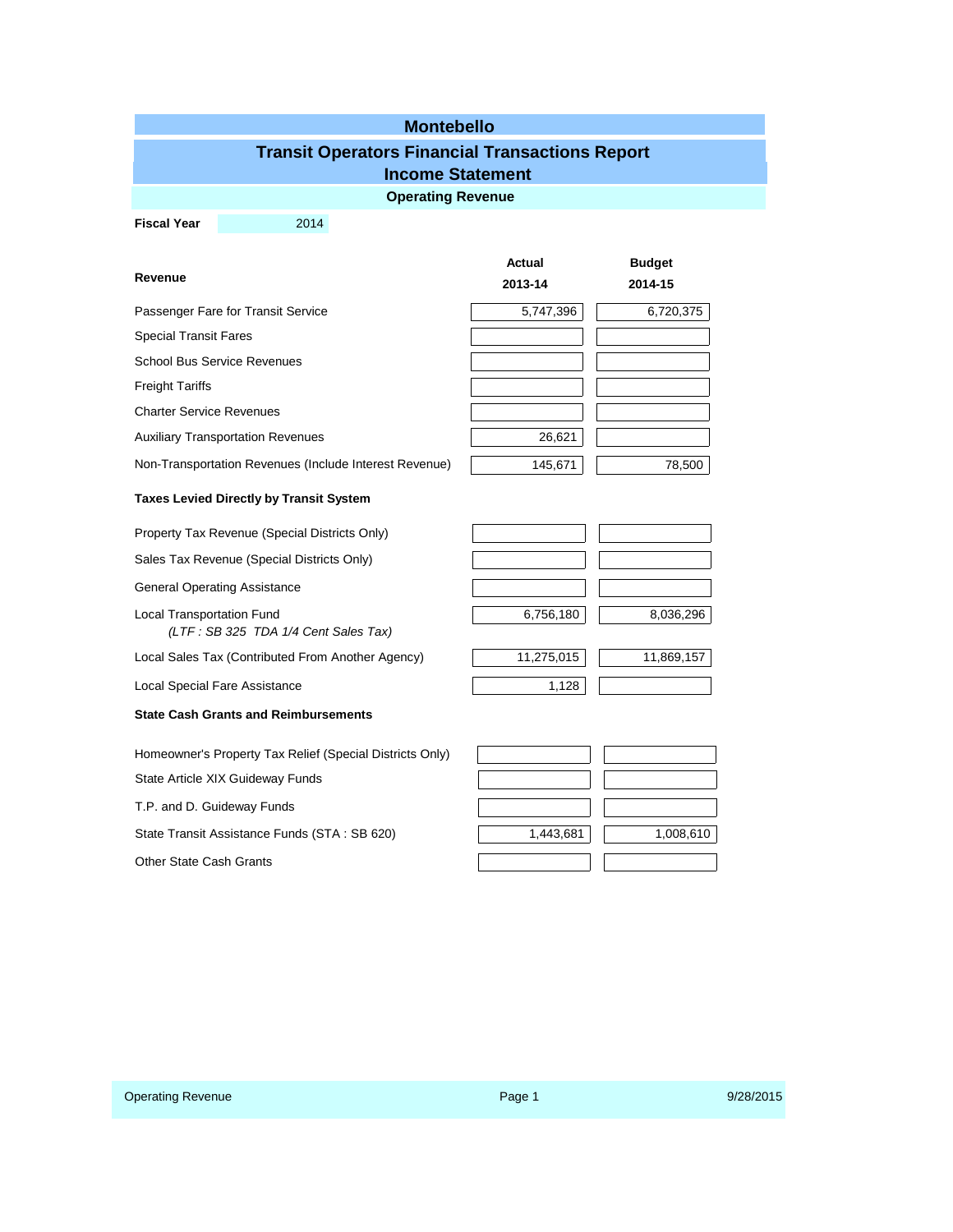# **Operating Revenue Montebello Fiscal Year** 2014 **Transit Operators Financial Transactions Report Income Statement Federal Cash Grants and Reimbursements** FTA Section 5307 (Formerly FTA Section 9) Special Demonstration Project Assistance Other Financial Assistance FTA Section 5311 (Formerly FTA Section 18) FTA Section 5310 (Formerly FTA Section 16b2) Contributed Services Less : Contra Account for Expenses  $\overline{50}$   $\overline{50}$   $\overline{50}$   $\overline{50}$ Subsidy from Other Sectors of Operations **Total Revenues 1988 1999 12:39 12:39 12:39 12:39 12:39 12:39 12:39 12:39 12:39 12:39 12:39 12:39 12:39 12:39 12:39 12:39 12:39 12:39 12:39 12:39 12:39 12:39 12:39 12:39 12:39 12:39 12:39 12:39 12:39 12:39 12:39 12:39**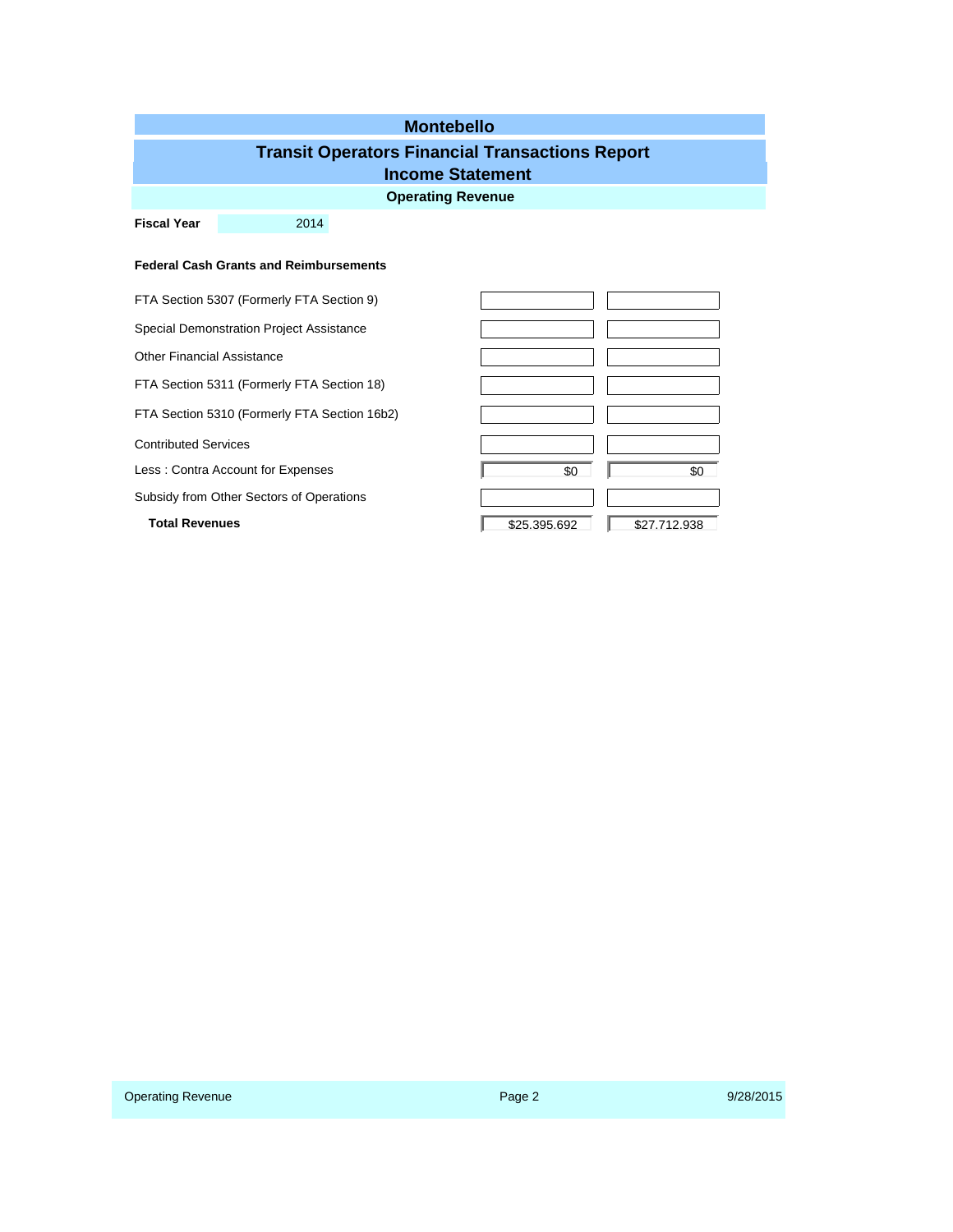| <b>Montebello</b>               |                                       |                           |                                                        |  |  |  |
|---------------------------------|---------------------------------------|---------------------------|--------------------------------------------------------|--|--|--|
|                                 |                                       |                           | <b>Transit Operators Financial Transactions Report</b> |  |  |  |
|                                 |                                       | <b>Income Statement</b>   |                                                        |  |  |  |
|                                 |                                       | <b>Operating Expenses</b> |                                                        |  |  |  |
| <b>Fiscal Year</b>              | 2014                                  |                           |                                                        |  |  |  |
|                                 |                                       | Actual                    | <b>Budget</b>                                          |  |  |  |
|                                 |                                       | 2013-14                   | 2014-15                                                |  |  |  |
| Labor                           |                                       |                           |                                                        |  |  |  |
|                                 | Operators Salaries and Wages          | 6,370,904                 | 7,469,152                                              |  |  |  |
| Other Salaries and Wages        |                                       | 3,002,978                 | 3,849,640                                              |  |  |  |
| <b>Fringe Benefits</b>          |                                       | 7,592,144                 | 6,669,712                                              |  |  |  |
| <b>Services</b>                 |                                       | 2,356,433                 | 2,591,236                                              |  |  |  |
| <b>Materials and Supplies</b>   |                                       |                           |                                                        |  |  |  |
| <b>Fuel and Lubricants</b>      |                                       | 2,309,654                 | 3,105,000                                              |  |  |  |
| <b>Tires and Tubes</b>          |                                       |                           |                                                        |  |  |  |
|                                 | Other Materials and Supplies          | 941,492                   | 690,300                                                |  |  |  |
| <b>Utilities</b>                |                                       | 398,765                   | 390,550                                                |  |  |  |
| Casualty and Liability Costs    |                                       | 2,160,956                 | 1,666,200                                              |  |  |  |
| Taxes                           |                                       |                           |                                                        |  |  |  |
| <b>Purchased Transportation</b> |                                       | 378,866                   | 379,058                                                |  |  |  |
| Miscellaneous Expense           |                                       | 67,400                    | 71,568                                                 |  |  |  |
| <b>Expense Transfers</b>        |                                       |                           |                                                        |  |  |  |
| Interest Expense                |                                       |                           |                                                        |  |  |  |
| Leases and Rentals              |                                       |                           |                                                        |  |  |  |
| <b>Depreciation</b>             |                                       |                           |                                                        |  |  |  |
|                                 | Property Acquired with Operator Funds |                           |                                                        |  |  |  |
|                                 | Property Acquired with Grant Funds    | 4,004,712                 |                                                        |  |  |  |
| Amortization of Intangibles     |                                       |                           |                                                        |  |  |  |
| <b>Total Expenses</b>           |                                       | \$29.584.304              | \$26.882.416                                           |  |  |  |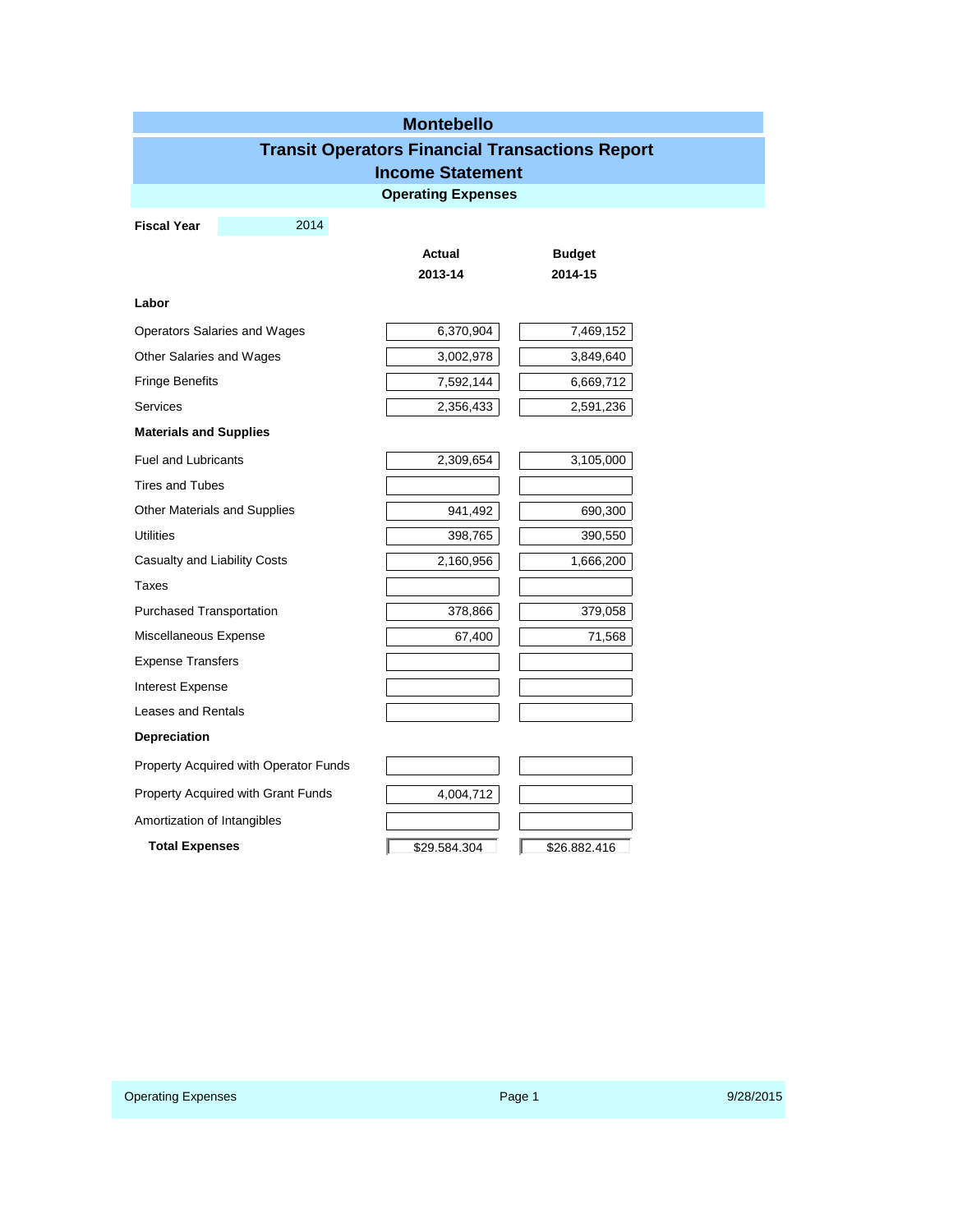|                                                                 | <b>Montebello</b>                                                                        |  |                   |                          |  |  |
|-----------------------------------------------------------------|------------------------------------------------------------------------------------------|--|-------------------|--------------------------|--|--|
| <b>Transit Operators Financial Transactions Report</b>          |                                                                                          |  |                   |                          |  |  |
| <b>Income (Loss) and Summary</b><br><b>Accumulated Earnings</b> |                                                                                          |  |                   |                          |  |  |
|                                                                 |                                                                                          |  |                   |                          |  |  |
| <b>Fiscal Year</b>                                              | 2014                                                                                     |  |                   |                          |  |  |
|                                                                 |                                                                                          |  | Actual<br>2013-14 | <b>Budget</b><br>2014-15 |  |  |
|                                                                 | <b>Accumulated Earnings Beginning of Period</b>                                          |  | \$343.629         | \$159.729                |  |  |
| <b>Total Revenue</b>                                            |                                                                                          |  | \$25.395.692      | \$27.712.938             |  |  |
| <b>Total Expense</b>                                            |                                                                                          |  | \$29.584.304      | \$26.882.416             |  |  |
|                                                                 | Net Transit Income or (Loss)                                                             |  | (S4.188.612)      | \$830.522                |  |  |
| <b>Fixed Assets</b>                                             | Other Reconciling Items-Gain or (Loss) on Disposal of                                    |  |                   |                          |  |  |
| (Special Districts Only)                                        | Net Income or (Loss) from Non-Transit Activities                                         |  |                   |                          |  |  |
|                                                                 | <b>Operator Net Income or (Loss)</b>                                                     |  | (S4.188.612)      | \$830.522                |  |  |
|                                                                 | <b>Reversal of Depreciation and Amortization</b><br><b>Property Acquired/Grant Funds</b> |  | \$4.004.712       | \$0                      |  |  |
| entries)                                                        | Other Adjustments (Please specify, maximum of 5                                          |  |                   |                          |  |  |
|                                                                 | <b>Specify</b>                                                                           |  | Actual            | <b>Estimate</b>          |  |  |
|                                                                 |                                                                                          |  |                   |                          |  |  |
|                                                                 |                                                                                          |  |                   |                          |  |  |
|                                                                 |                                                                                          |  |                   |                          |  |  |
|                                                                 |                                                                                          |  |                   |                          |  |  |
|                                                                 |                                                                                          |  |                   |                          |  |  |
|                                                                 |                                                                                          |  |                   |                          |  |  |
|                                                                 | <b>Accumulated Earnings End of Period</b>                                                |  | \$159.729         | \$990.251                |  |  |
|                                                                 | Appropriation Limit as of the End of the Fiscal Year                                     |  |                   |                          |  |  |
|                                                                 | Total Annual Appropriations Subject to the Limit<br>as of the End of the Fiscal Year     |  |                   |                          |  |  |
|                                                                 | Amount (Over) Under the Appropriations Limit                                             |  | \$0               |                          |  |  |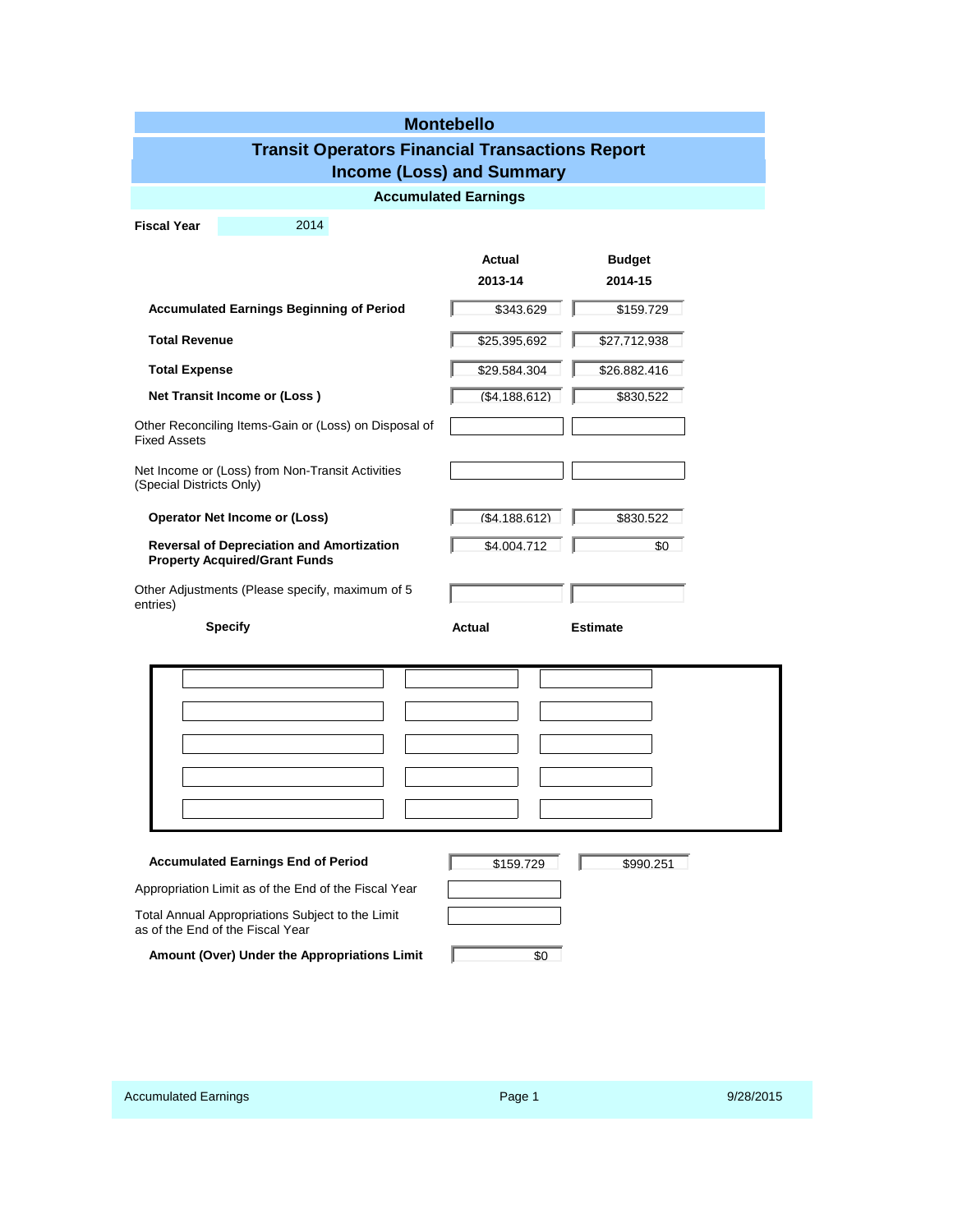| <b>Montebello</b>                                      |                                                                                                  |                   |                          |  |  |  |
|--------------------------------------------------------|--------------------------------------------------------------------------------------------------|-------------------|--------------------------|--|--|--|
| <b>Transit Operators Financial Transactions Report</b> |                                                                                                  |                   |                          |  |  |  |
|                                                        | <b>Capitial Addition to Equity</b>                                                               |                   |                          |  |  |  |
|                                                        | <b>Revenues for Capital Expenditures</b>                                                         |                   |                          |  |  |  |
| <b>Fiscal Year</b>                                     | 2014                                                                                             |                   |                          |  |  |  |
|                                                        |                                                                                                  | Actual<br>2013-14 | <b>Budget</b><br>2014-15 |  |  |  |
|                                                        | <b>Federal Capital Grants, Subventions, and Provisions</b>                                       |                   |                          |  |  |  |
|                                                        | FTA Section 5309 (Formerly FTA Section 3 Grants)                                                 |                   |                          |  |  |  |
|                                                        | FTA Section 5307 (Formerly FTA Section 9 Grants)                                                 | 1,458,287         | 12,267,731               |  |  |  |
|                                                        | FTA Section 5311 (Formerly FTA Section 18 Grants)                                                |                   |                          |  |  |  |
|                                                        | FTA Section 5310 (Formerly FTA Section 16 (b) 2 Grants)                                          |                   |                          |  |  |  |
| <b>Federal Other</b>                                   |                                                                                                  |                   |                          |  |  |  |
|                                                        | <b>Total Federal Capital Grants</b>                                                              | \$1.458.287       | \$12.267.731             |  |  |  |
|                                                        | <b>State Capital Grants, Subventions, and Provisions</b>                                         |                   |                          |  |  |  |
|                                                        | State Transit Assistance Fund - TDA (STA: SB 620)                                                |                   |                          |  |  |  |
| T.P. and D. Guideway                                   |                                                                                                  |                   |                          |  |  |  |
|                                                        | State Article XIX Guideway Funds                                                                 |                   |                          |  |  |  |
| <b>General Fund Provisions</b>                         |                                                                                                  |                   |                          |  |  |  |
| <b>Other State Provisions</b>                          |                                                                                                  | 429,468           | 639,141                  |  |  |  |
|                                                        | <b>Total State Capital Grants</b>                                                                | \$429.468         | \$639.141                |  |  |  |
|                                                        | <b>Local Capital Grants, Subventions, and Provisions</b>                                         |                   |                          |  |  |  |
|                                                        | Local Transportation Fund TDA (LTF: SB 325)                                                      | 615,978           | 1,173,000                |  |  |  |
|                                                        | Property, Motor Vehicle Fuel, and Sales Tax (Include<br>Sales Tax Contributed by Another Agency) |                   |                          |  |  |  |
|                                                        | <b>General Fund and Other Local Provisions</b>                                                   | 285,037           | 1,600,000                |  |  |  |
|                                                        | Local Article XIX Guideway Funds                                                                 |                   |                          |  |  |  |
|                                                        | <b>Total Local Capital Grants</b>                                                                | \$901.015         | \$2.773.000              |  |  |  |
|                                                        | <b>Non-Governmental Donations</b>                                                                |                   |                          |  |  |  |
|                                                        | <b>Total Capital Additions to Equity</b>                                                         | \$2.788.770       | \$15,679,872             |  |  |  |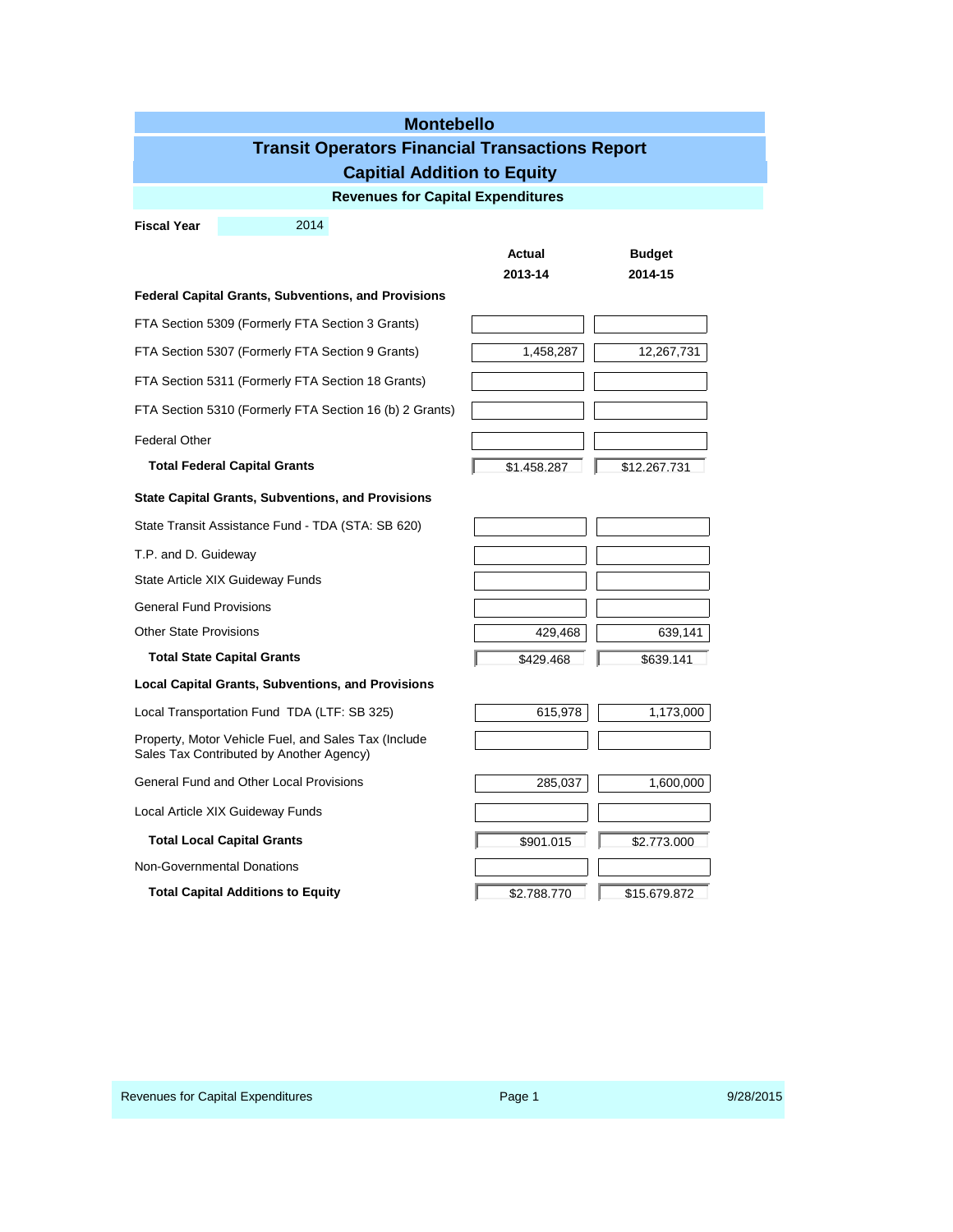| <b>Montebello</b><br><b>Transit Operators Financial Transactions Report</b><br><b>Supplemental Operating Data</b> |                       |                           |                   |                    |                   |  |
|-------------------------------------------------------------------------------------------------------------------|-----------------------|---------------------------|-------------------|--------------------|-------------------|--|
|                                                                                                                   | <b>Operating Data</b> |                           |                   |                    |                   |  |
| <b>Fiscal Year</b>                                                                                                | 2014                  |                           |                   |                    |                   |  |
|                                                                                                                   | <b>Motor Bus</b>      | <b>Rail Rapid Transit</b> | <b>Street Car</b> | <b>Trolley Bus</b> | <b>Ferry Boat</b> |  |
| Total Passengers -<br>Annual (406/12)                                                                             | 7,923,086             |                           |                   |                    |                   |  |
| <b>Total Actual Vehicle Revenue</b><br>Hours - Annual (406/6)                                                     |                       |                           |                   |                    |                   |  |
| Weekdays                                                                                                          | 189,671               |                           |                   |                    |                   |  |
| Saturdays                                                                                                         | 24,053                |                           |                   |                    |                   |  |
| Sundays                                                                                                           | 21,101                |                           |                   |                    |                   |  |
| <b>Total</b>                                                                                                      | 234825                | $\overline{0}$            | 0 <sup>1</sup>    | 0 <sup>1</sup>     | $\Omega$          |  |
| <b>Total Actual Revenue</b><br>Vehicle Miles (406/4)                                                              | 2,486,473             |                           |                   |                    |                   |  |
| Revenue Vehicle<br>Inventory (408/Active)                                                                         | 72                    |                           |                   |                    |                   |  |
| Vehicle in Operation -<br><b>Weekly (406/1)</b>                                                                   |                       |                           |                   |                    |                   |  |
| Weekdays - Middays                                                                                                | 50                    |                           |                   |                    |                   |  |
| Weekdays - Peak                                                                                                   | 60                    |                           |                   |                    |                   |  |
| Saturday                                                                                                          | 31                    |                           |                   |                    |                   |  |
| Sunday                                                                                                            | 27                    |                           |                   |                    |                   |  |
| <b>Total Employees</b><br><b>Public and Contract</b><br>PUC 99247(j)                                              | 201                   |                           |                   |                    |                   |  |
| Date Service Began<br>Operations<br>(DD/MM/YYYY)                                                                  | 7/28/1931             |                           |                   |                    |                   |  |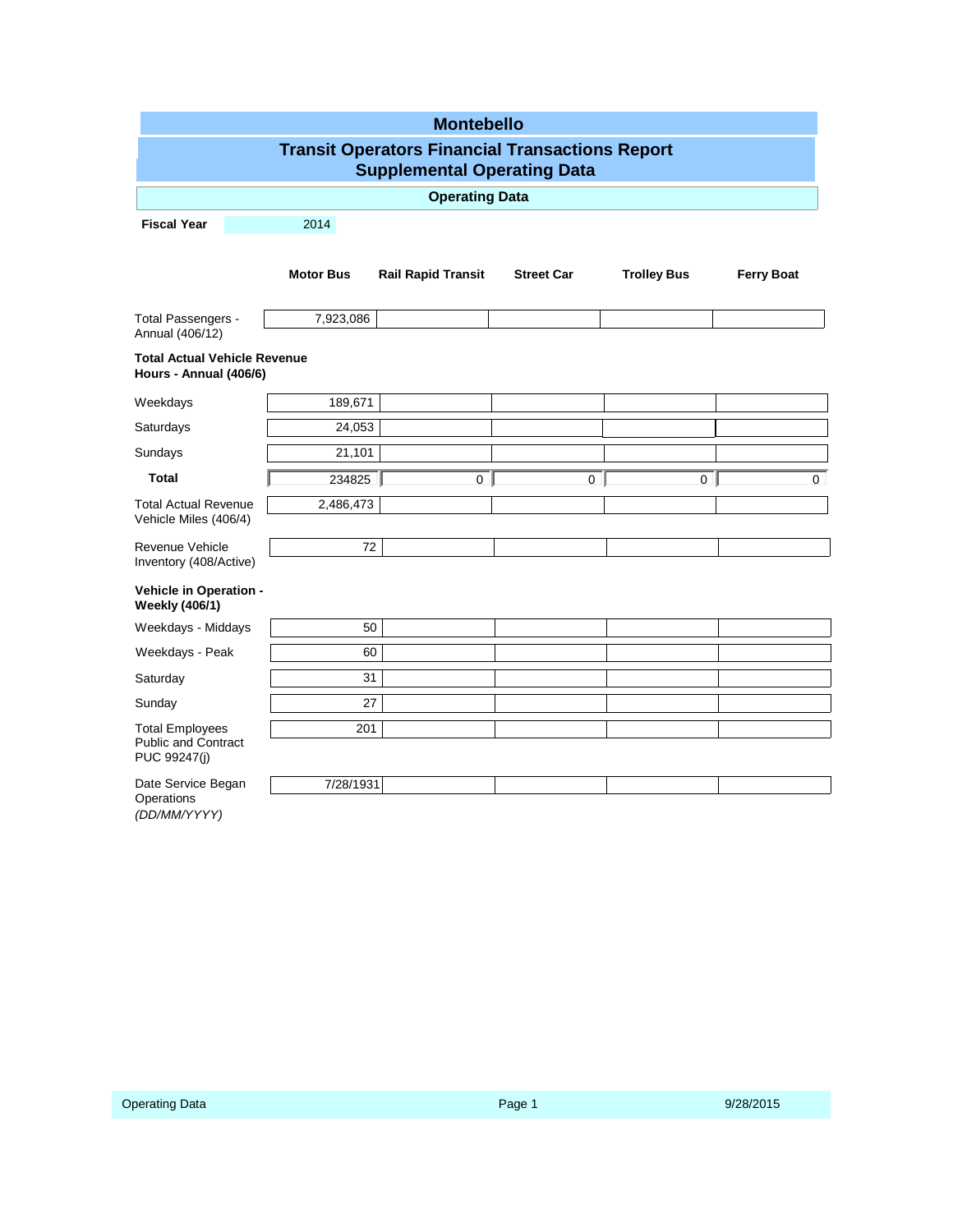| <b>Montebello</b>                                                                            |                                       |                       |  |  |
|----------------------------------------------------------------------------------------------|---------------------------------------|-----------------------|--|--|
| <b>Transit Operators Financial Transactions Report</b><br><b>Supplemental Operating Data</b> |                                       |                       |  |  |
|                                                                                              |                                       | <b>Operating Data</b> |  |  |
| <b>Fiscal Year</b>                                                                           | 2014                                  |                       |  |  |
|                                                                                              | Demand<br>Response<br><b>Vehicles</b> | Other                 |  |  |
| Total Passengers -<br>Annual (406/12)                                                        | 43,553                                |                       |  |  |
| <b>Total Actual Vehicle Revenue</b><br>Hours - Annual (406/6)                                |                                       |                       |  |  |
| Weekdays                                                                                     | 4,297                                 |                       |  |  |
| Saturdays                                                                                    | 484                                   |                       |  |  |
| Sundays                                                                                      | 367                                   |                       |  |  |
| <b>Total</b>                                                                                 | 5148                                  | $\Omega$              |  |  |
| <b>Total Actual Revenue</b><br>Vehicle Miles (406/4)                                         | 69,638                                |                       |  |  |
| Revenue Vehicle<br>Inventory (408/Active)                                                    | 50                                    |                       |  |  |
| Vehicle in Operation -<br><b>Weekly (406/1)</b>                                              |                                       |                       |  |  |
| Weekdays - Middays                                                                           | 50                                    |                       |  |  |
| Weekdays - Peak                                                                              | 50                                    |                       |  |  |
| Saturday                                                                                     | 50                                    |                       |  |  |
| Sunday                                                                                       | 50                                    |                       |  |  |
| <b>Total Employees</b><br><b>Public and Contract</b><br>PUC 99247(j)                         | 10                                    |                       |  |  |
| Date Service Began<br>Operations                                                             | 6/1/2007                              |                       |  |  |
| (DD/MM/YYYY)                                                                                 |                                       |                       |  |  |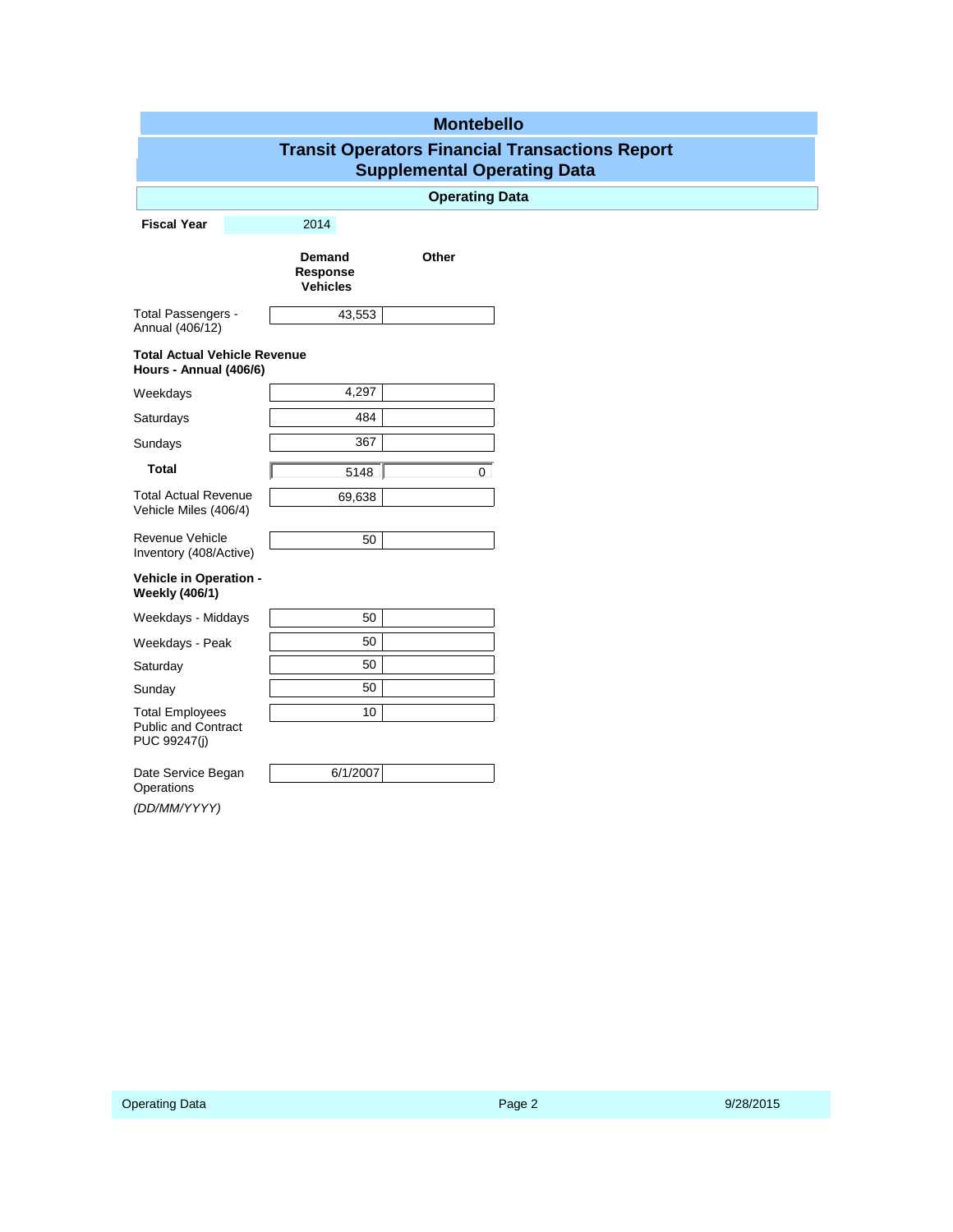| <b>Montebello</b>                                                                                                                                                                                                                                                                                          |                                                     |  |            |         |  |  |  |
|------------------------------------------------------------------------------------------------------------------------------------------------------------------------------------------------------------------------------------------------------------------------------------------------------------|-----------------------------------------------------|--|------------|---------|--|--|--|
| <b>Transit Operators Financial Transactions Report</b>                                                                                                                                                                                                                                                     |                                                     |  |            |         |  |  |  |
| <b>Schedule of Operating Cost Exclusions and Exemptions</b>                                                                                                                                                                                                                                                |                                                     |  |            |         |  |  |  |
| <b>Operating Cost</b>                                                                                                                                                                                                                                                                                      |                                                     |  |            |         |  |  |  |
| <b>Fiscal Year</b>                                                                                                                                                                                                                                                                                         | 2014                                                |  |            |         |  |  |  |
|                                                                                                                                                                                                                                                                                                            |                                                     |  |            |         |  |  |  |
| The Following Schedule Will Assist the State Controller in Determining the Data Necessary for<br>Computing the Ratio of Fare Revenues To Operating Costs. DO NOT Enter Depreciation or<br>Amortization Costs on this Schedule. These Costs are Deducted Automatically before any Ratios are<br>Calculated. |                                                     |  |            |         |  |  |  |
| <b>Exclusions</b>                                                                                                                                                                                                                                                                                          |                                                     |  |            |         |  |  |  |
|                                                                                                                                                                                                                                                                                                            | Charter Service Expenses PUC 99247(a)               |  |            |         |  |  |  |
|                                                                                                                                                                                                                                                                                                            | Vehicle Lease Expenses PUC 99247(a)                 |  |            |         |  |  |  |
|                                                                                                                                                                                                                                                                                                            | Commuter Rail Services Expenses PUC 99247(a)        |  |            |         |  |  |  |
| <b>Exemptions</b>                                                                                                                                                                                                                                                                                          |                                                     |  |            |         |  |  |  |
| <b>Exempted Services Extension and Ridesharing</b><br>Expenses PUC 99268.8/99268.16                                                                                                                                                                                                                        |                                                     |  |            |         |  |  |  |
| Paratransit Services (ADA of 1990) PUC 99268.10                                                                                                                                                                                                                                                            |                                                     |  |            |         |  |  |  |
| Insurance Premiums and Liability Claims Costs PUC 99268.17                                                                                                                                                                                                                                                 |                                                     |  |            |         |  |  |  |
|                                                                                                                                                                                                                                                                                                            | <b>Total Exclusions and Exemptions</b>              |  |            | \$0     |  |  |  |
|                                                                                                                                                                                                                                                                                                            | <b>Excluded Revenues-Per Extension of Service</b>   |  |            |         |  |  |  |
|                                                                                                                                                                                                                                                                                                            | Fare Revenues California Code of Regulations 6633.8 |  |            |         |  |  |  |
| <b>Total Fares</b>                                                                                                                                                                                                                                                                                         |                                                     |  |            | 5747396 |  |  |  |
| <b>Total Expenses</b>                                                                                                                                                                                                                                                                                      |                                                     |  | 25,579,592 |         |  |  |  |
| <b>Total Exclusion/Exemptions</b>                                                                                                                                                                                                                                                                          |                                                     |  | 0          |         |  |  |  |
| Fare Box Ratio                                                                                                                                                                                                                                                                                             |                                                     |  | 22.4687%   |         |  |  |  |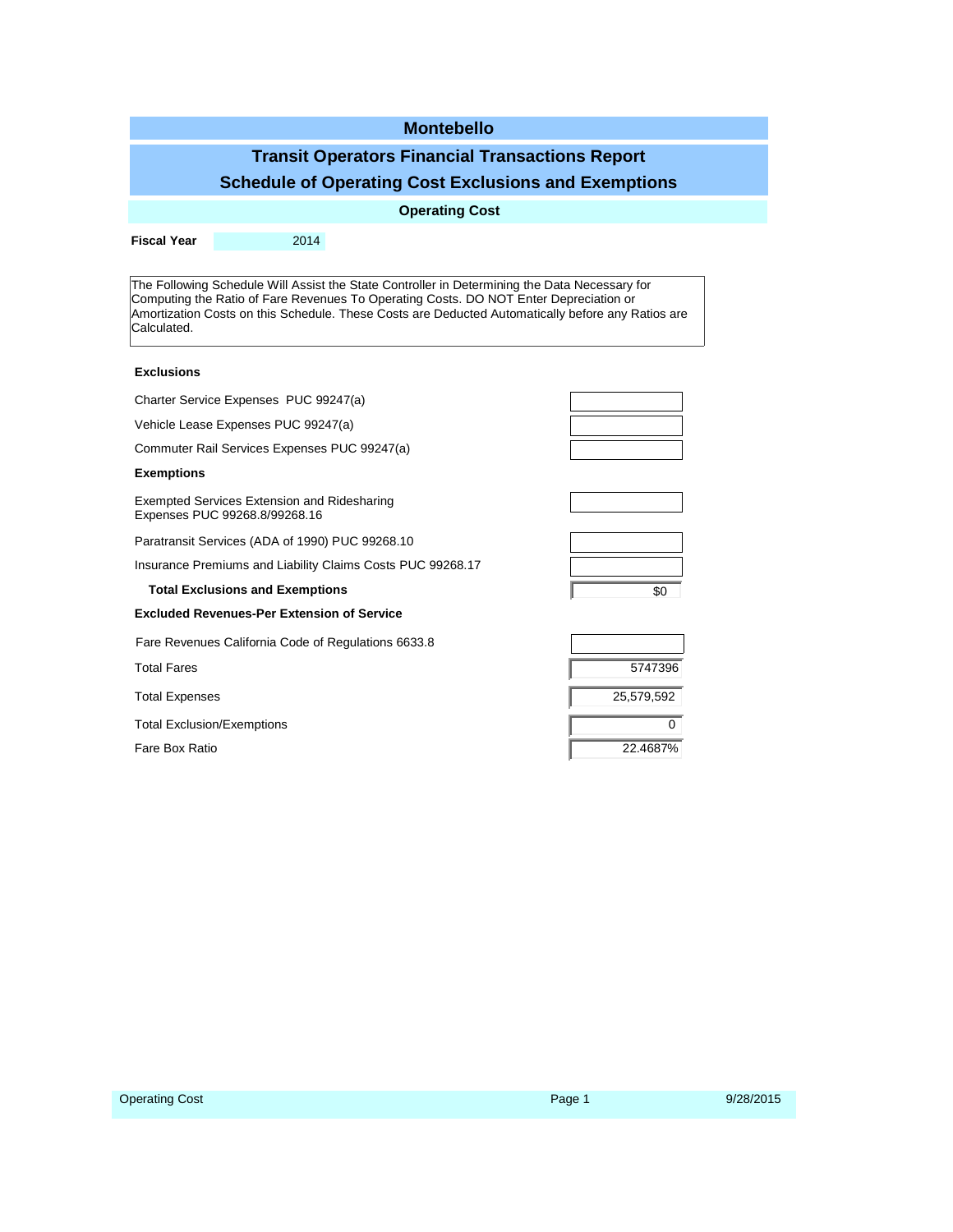|                                                                                                                           | <b>Agency Name</b>                    |        |                 |  |  |  |  |  |
|---------------------------------------------------------------------------------------------------------------------------|---------------------------------------|--------|-----------------|--|--|--|--|--|
| <b>Transit Operators Financial Transactions Report</b><br><b>Schedule of Contracts with the Prison Industry Authority</b> |                                       |        |                 |  |  |  |  |  |
| <b>Contracted Items</b>                                                                                                   |                                       |        |                 |  |  |  |  |  |
| <b>Fiscal Year</b>                                                                                                        | 2014                                  |        |                 |  |  |  |  |  |
|                                                                                                                           |                                       | Actual | <b>Estimate</b> |  |  |  |  |  |
| Uniforms                                                                                                                  |                                       |        |                 |  |  |  |  |  |
| Furniture                                                                                                                 |                                       |        |                 |  |  |  |  |  |
| <b>Bus Repair</b>                                                                                                         |                                       |        |                 |  |  |  |  |  |
|                                                                                                                           | Other (Specify, maximum of 5 entries) |        |                 |  |  |  |  |  |
| <b>Specify</b>                                                                                                            |                                       | Actual | <b>Estimate</b> |  |  |  |  |  |
|                                                                                                                           |                                       |        |                 |  |  |  |  |  |
|                                                                                                                           |                                       |        |                 |  |  |  |  |  |
|                                                                                                                           |                                       |        |                 |  |  |  |  |  |
|                                                                                                                           |                                       |        |                 |  |  |  |  |  |
|                                                                                                                           |                                       |        |                 |  |  |  |  |  |
|                                                                                                                           |                                       |        |                 |  |  |  |  |  |

**The Common Property Service** 

Т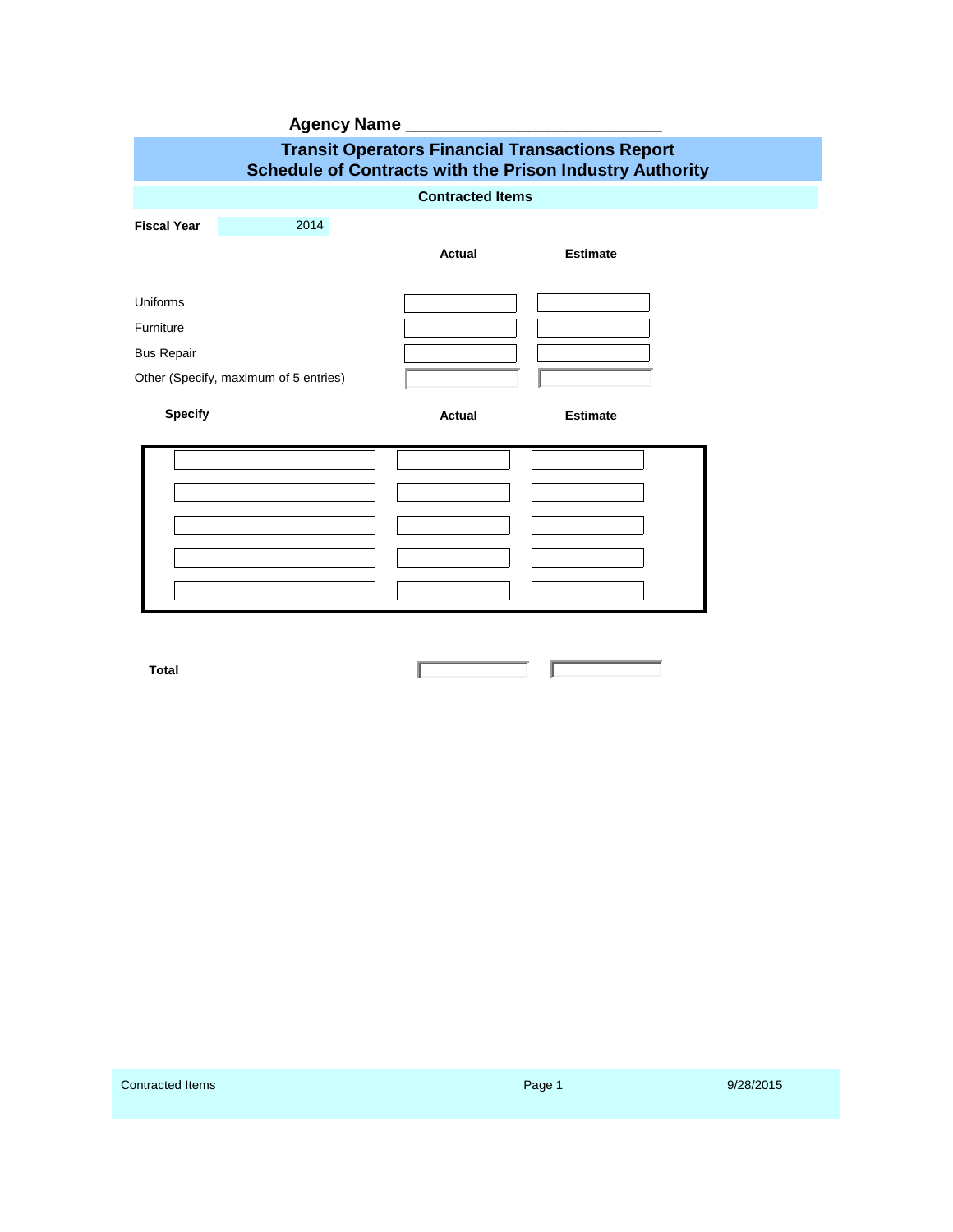| <b>Agency Name</b>                                                                           |  |  |  |  |  |  |  |
|----------------------------------------------------------------------------------------------|--|--|--|--|--|--|--|
| <b>Transit Operators Financial Transactions Report</b><br><b>Statement of Long-Term Debt</b> |  |  |  |  |  |  |  |
| <b>Transit Operator Long-Term Debt</b>                                                       |  |  |  |  |  |  |  |
| <b>Fiscal Year</b><br>2014                                                                   |  |  |  |  |  |  |  |
|                                                                                              |  |  |  |  |  |  |  |
| Forward from Prior Year                                                                      |  |  |  |  |  |  |  |
| Indicate Type of Debt                                                                        |  |  |  |  |  |  |  |
| Year of Authorization                                                                        |  |  |  |  |  |  |  |
| Purpose of Issue                                                                             |  |  |  |  |  |  |  |
| <b>Principal Amount Authorized</b>                                                           |  |  |  |  |  |  |  |
| <b>Principal Amount Issued</b>                                                               |  |  |  |  |  |  |  |
| <b>Beginning Maturity Date</b>                                                               |  |  |  |  |  |  |  |
| <b>Ending Maturity Date</b>                                                                  |  |  |  |  |  |  |  |
| Principal Amount Unmatured-Beginning of Fiscal Year                                          |  |  |  |  |  |  |  |
| Adjustments made during Year                                                                 |  |  |  |  |  |  |  |
| Explain                                                                                      |  |  |  |  |  |  |  |
| Principal Amount Issued during Fiscal Year                                                   |  |  |  |  |  |  |  |
| Principal Amount Matured during Fiscal Year                                                  |  |  |  |  |  |  |  |
| Principal Amount Defeased during Fiscal Year                                                 |  |  |  |  |  |  |  |
| Principal Amount Unmatured-End of Fiscal Year                                                |  |  |  |  |  |  |  |
| Principal Amount Default                                                                     |  |  |  |  |  |  |  |
| Interest in Default                                                                          |  |  |  |  |  |  |  |
| Amount Held in Bond Reserve                                                                  |  |  |  |  |  |  |  |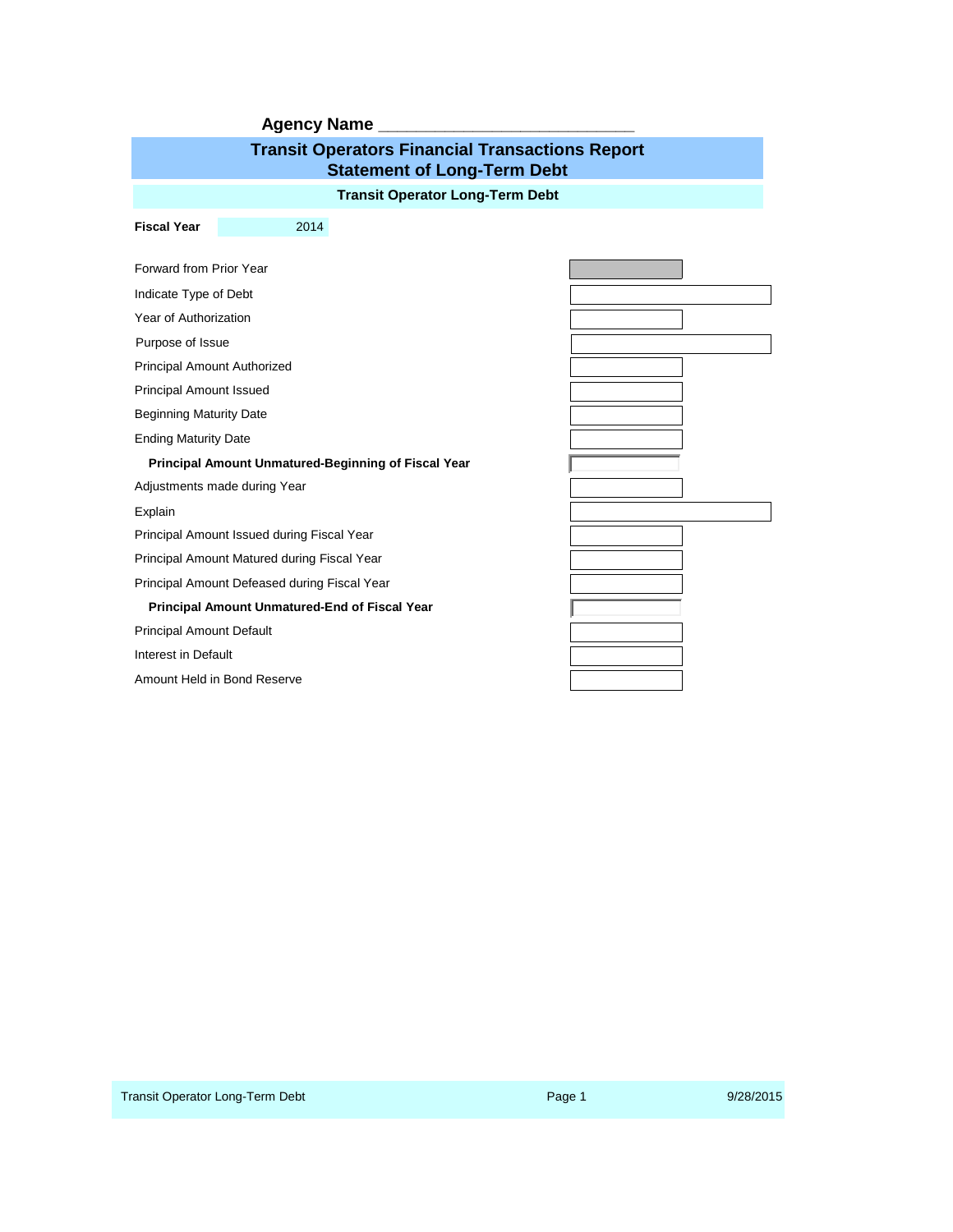|                                  | <b>Montebello</b><br><b>Transit Operators Financial Transactions Report</b> |  |
|----------------------------------|-----------------------------------------------------------------------------|--|
|                                  | <b>Balance Sheet</b>                                                        |  |
|                                  | <b>Assets</b>                                                               |  |
|                                  |                                                                             |  |
| 2014<br><b>Fiscal Year</b>       |                                                                             |  |
| <b>Assets</b>                    |                                                                             |  |
| Cash and Cash Items              | 1,573,785                                                                   |  |
| <b>Receivables</b>               | 743,742                                                                     |  |
| Materials and Supplies Inventory | 311,642                                                                     |  |
| <b>Other Current Assets</b>      | 899                                                                         |  |
| <b>Total Current Assets</b>      | \$2,630,068                                                                 |  |
| Work In Progress                 |                                                                             |  |
| <b>Tangible Transit Property</b> |                                                                             |  |
| <b>Operating Property</b>        | 90,265,208                                                                  |  |
| <b>Accumulated Depreciation</b>  | 43,993,037                                                                  |  |
| Tangible Property other than     |                                                                             |  |
| For Transit Operations           |                                                                             |  |
| <b>Accumulated Depreciation</b>  |                                                                             |  |
| <b>Net Fixed Assets</b>          | \$46,272,171                                                                |  |
| Intangible Assets                |                                                                             |  |
| <b>Accumulated Amortization</b>  |                                                                             |  |
| <b>Net Intangible Assets</b>     | \$0                                                                         |  |
| Investments                      |                                                                             |  |
| Special Funds                    |                                                                             |  |
| <b>Other Assets</b>              |                                                                             |  |
| <b>Total Other Assets</b>        | \$0                                                                         |  |
| Total                            | \$48,902,239                                                                |  |

e<br>S